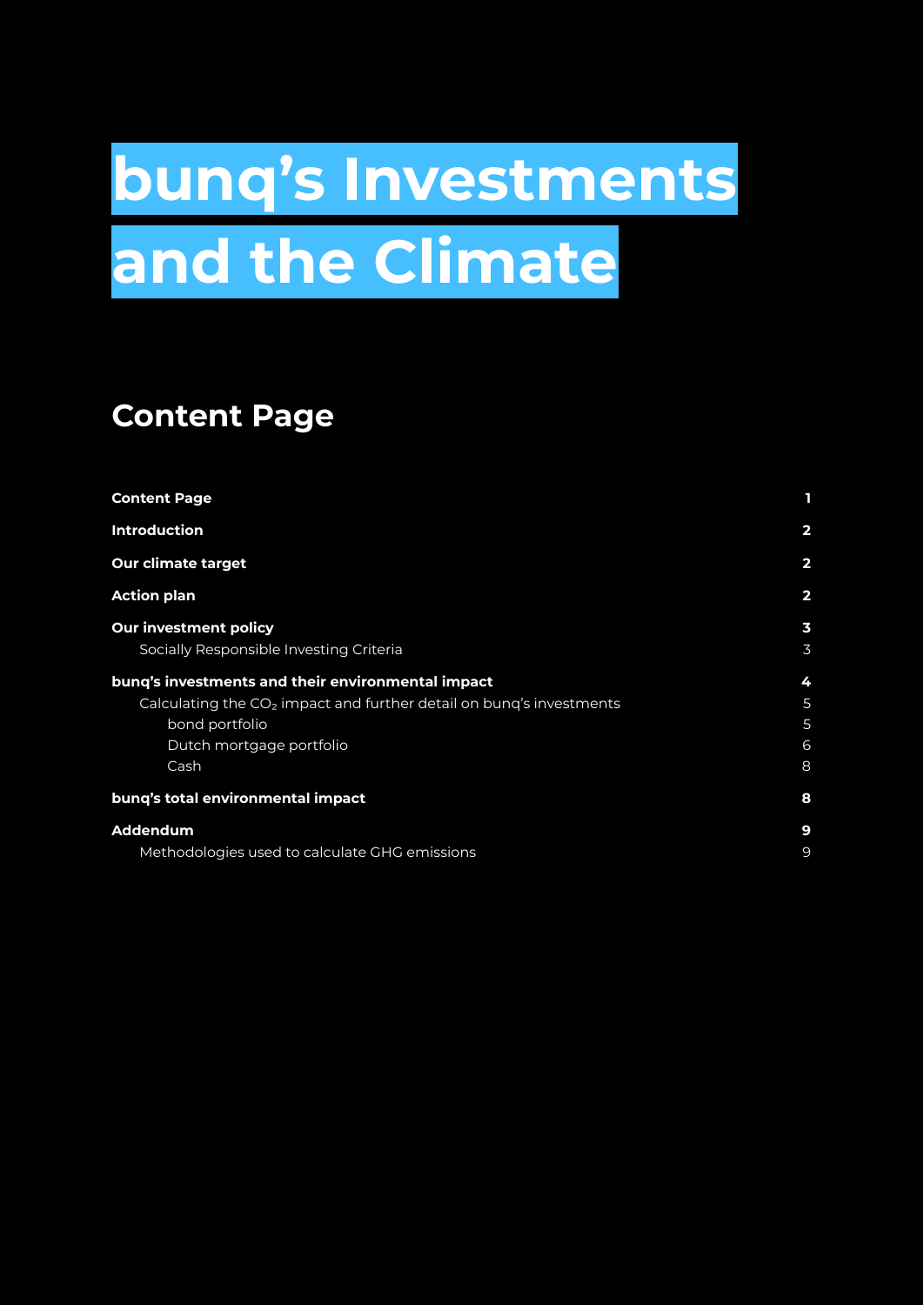### **Introduction**

Climate change is one of today's biggest challenges. To truly build a sustainable future, greater emission reduction efforts by financial institutions are a must. At bunq, we care about the planet and we fight for a greener world. We want to set an example in the climate change revolution, for both our users as well as our peers in the financial sector.

This document shows how we are committing to the good, green fight. Below you can find the risks and opportunities of our current position in regard to the climate, as well as targets and future commitments.

# <span id="page-1-0"></span>**Our climate target**

The targets you'll find below are in line with the Paris Agreement to fight climate change and enable the energy transition.

To decarbonize the global economy in alignment with the goals established by the Paris Agreement, everyone must take action. This means ensuring that the global average temperature remains well-below 2°C above pre-industrial levels, and limiting the temperature increase to 1.5 °C. For us, this means "making finance flows consistent with a pathway towards low greenhouse gas emissions and climate-resilient development". For banks who invest in residential mortgages, which we do, it requires reducing GHG (greenhouse gas) emissions by half by 2030. This is in line with Paris Agreement's Article  $2.1(c)$ .

To maximize our impact and align our measurable objectives with the maximum global temperature increase of 1.5° C, our commitments are the following:

1. bunq is committed to offering its users a climate neutral service, and hence be a truly climate neutral bank.

2. bunq is committed to finance projects that have a direct positive impact on the reduction of CO₂. bunq will continue to optimize its investment portfolio by excluding projects that play a detrimental role in climate change mitigation.

3. bunq is committed to measuring and publishing its climate footprint. To further intensify the positive effect of such on the financial sector, bunq will actively attend and provide input to PCAF project groups.

At the moment, work is needed to estimate the expected future CO<sub>2</sub> reductions for residential mortgages, so that we can commit to a quantitative  $CO<sub>2</sub>$  impact per million euro invested target. Because our  $CO<sub>2</sub>$  impact per invested million euros is already very low - much lower than most banks - reducing the CO<sub>2</sub> impact per million euro invested by half is much harder for us. Ideally, we would formulate an ambitious absolute  $CO<sub>2</sub>$ impact per million euro invested as a target, but it is currently not known what absolute level is consistent with the Paris Agreement goals.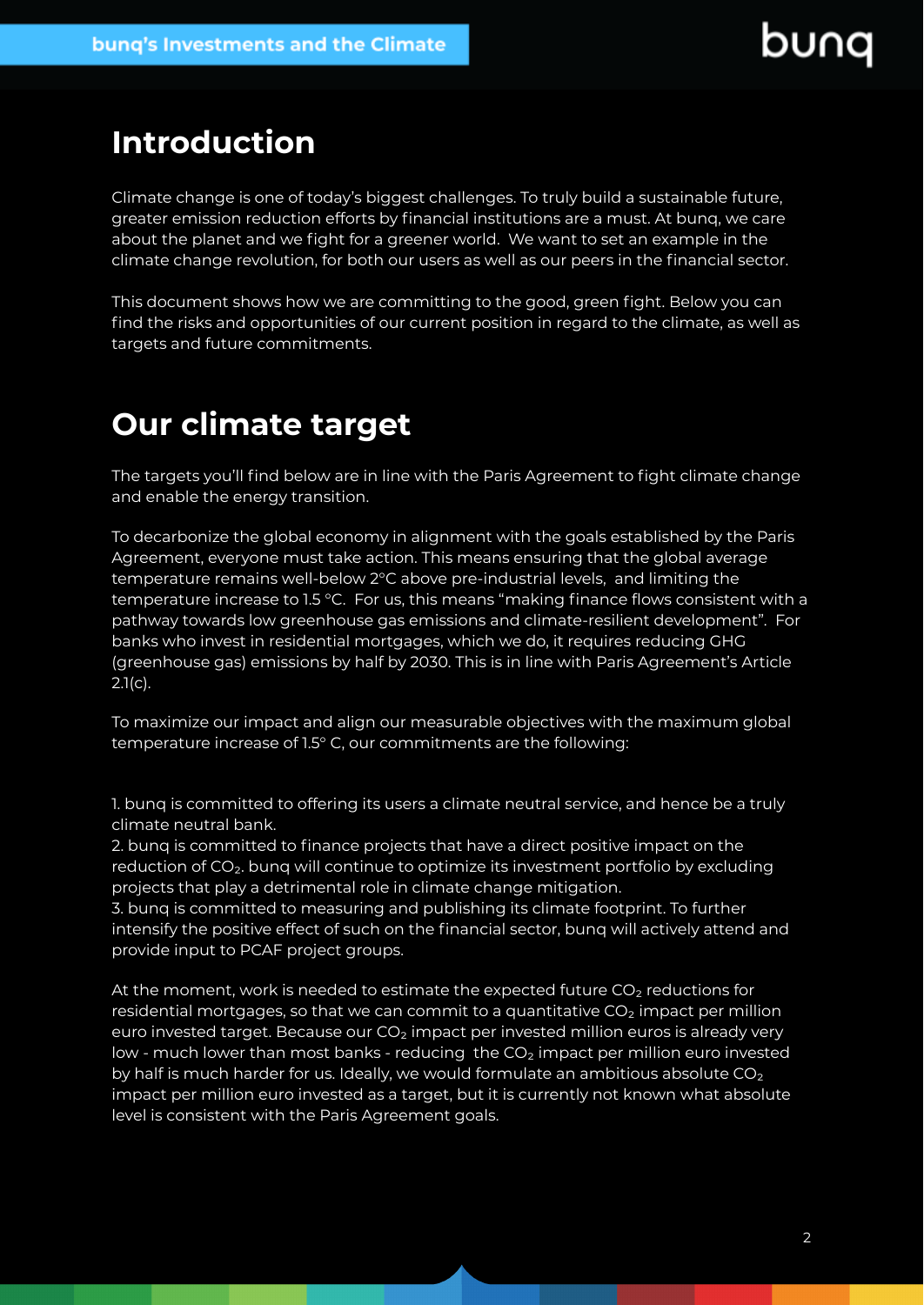# <span id="page-2-0"></span>**Action plan**

We plan to achieve our commitments above through a combination of actions:

First, we need to minimize the  $CO<sub>2</sub>$  impact of our own investments. The impact through investments has three levels:

> i. Finance projects or activities that have a direct positive impact on reduction of CO<sub>2</sub>. For example, through green bonds and through financing house improvements that save energy. We are currently doing this for our a.s.r. portfolio of mortgages.

ii. Mix of investment portfolio. We have an investment policy that excludes a number of industries with a high  $CO<sub>2</sub>$  impact. By excluding or shifting away from investments in companies with a high  $CO<sub>2</sub>$  impact, the overall  $CO<sub>2</sub>$ impact of the portfolio reduces. For example, we've sold most of our corporate bond portfolio in 2020 to replace them with residential mortgages, which have on average a much lower CO<sub>2</sub> impact.

iii. Supporting climate-friendly changes in society that positively affect the CO<sub>2</sub> impact of our investments. For example, using cleaner sources of energy in houses reduces the  $CO<sub>2</sub>$ , and thus reduces the  $CO<sub>2</sub>$  impact of residential mortgages.

Second, bunq enables its users to become CO<sub>2</sub>-neutral. bunq is offering a variety of products to make carbon offset more accessible on the consumer level, amongst which the planting of trees for every 100 euros spent, empowering users to effortlessly make the world a greener place.

Furthermore, some of the tools in bunq's app, such as the budgeting tool, may assist users to direct their spending in a climate friendly way.

Third, bung measures, and will continue to measure, the  $CO<sub>2</sub>$  footprint of its activities and investments. By identifying current and future reduction opportunities bunq can remain best in class.

# **Our investment policy**

We take pride in offering the best banking experience by building features that our users actually want and need. Many of our users indicated that we should invest responsibly and safely, so Freedom of Choice was introduced in 2019. Freedom of Choice lets them decide where their money is invested. Since then, we have continued to align our investment portfolio with the desires of the bunq community. To help achieve this, all investments are assessed against strict socially responsible investing criteria.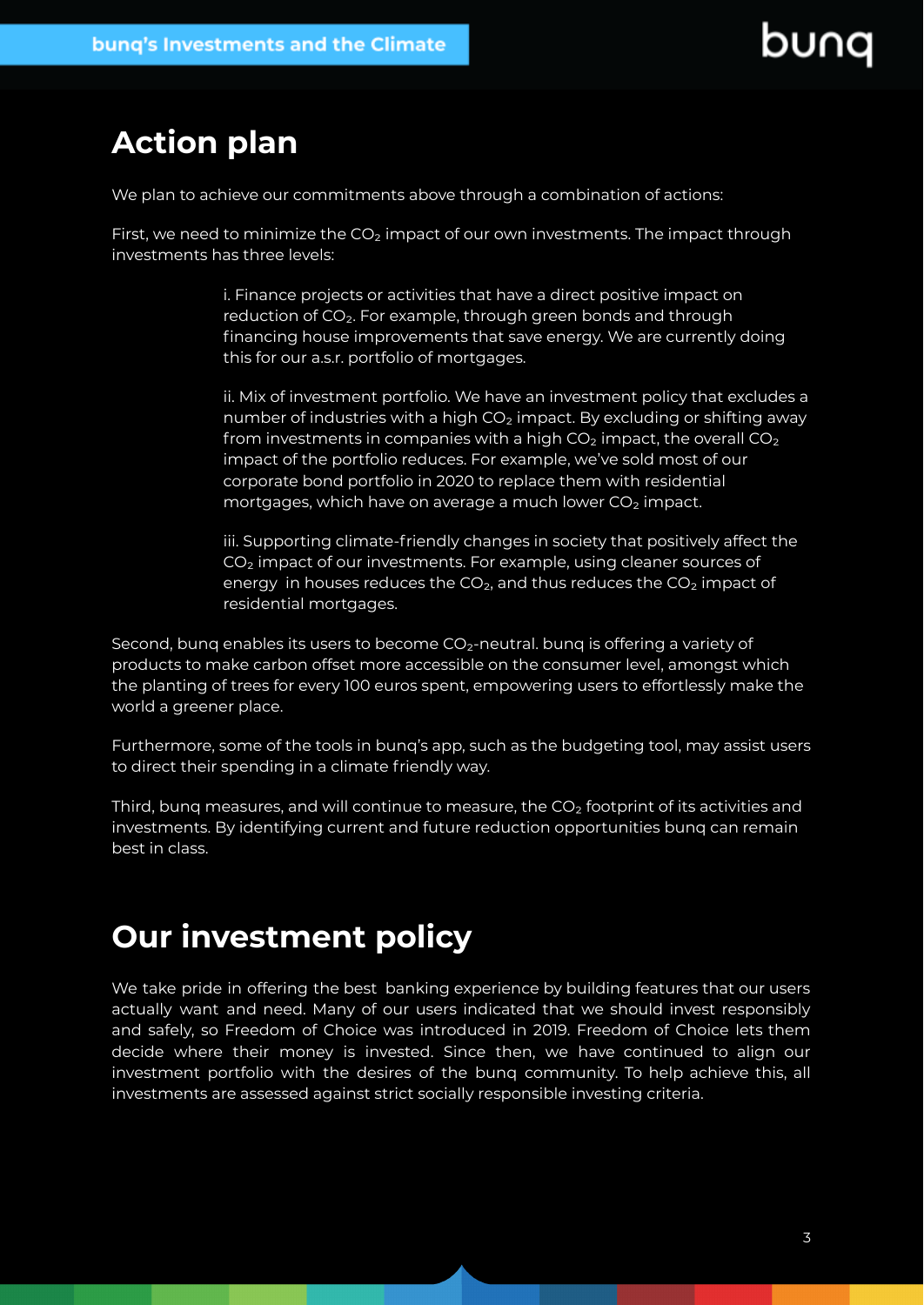### <span id="page-3-0"></span>**Socially Responsible Investing Criteria**

bunq does not finance, or invest in, companies active in areas that may be deemed not socially responsible. For climate-related risks bunq does not finance companies active in:

- Fossil fuel-fired power generation and/or extraction of oil and gas, including oil generated from tar sands for any part of their business activities
- Coal-fired power generation and/or coal mining for any part of their business activities
- Nuclear energy
- Mining activities

bunq holds several derivative contracts used for hedging interest rate risk. The management of these contracts, including posted collateral, are outsourced to Nationale Nederlanden Investment Partners. The counterparties are typically large banks and the collateral are typically claims on large financial institutions and corporations. These parties may be involved in financing one or more of the above activities. As bunq is obliged to manage its risks through derivatives, the scope of bunq's socially responsible investment practices excludes these contracts.

# <span id="page-3-1"></span>**Our investments and the environmental impact**

The majority of our users prefer investments to be safe and green. In addition, the Dutch Central Bank has a range of requirements that we must meet.

### **What does our investment portfolio look like?**

Per 31 December 2020, our investment portfolio is made up of the following asset classes: cash, Dutch residential mortgages and green bonds. All these investments are safe and the estimated carbon footprint of our investment portfolio is low. Due to changes in the investment portfolio in 2020, the carbon footprint of our investments is estimated to have decreased from 113<sup>1</sup> tCO<sub>2</sub>e<sup>2</sup> per invested million, to 19<sup>3</sup> tCO<sub>2</sub>e, making it significantly greener! This was an important motivation for selling our old bond portfolio to buy Dutch mortgages.

Currently bunq has no equity investments. However, if this changes in the future, we will engage, propose and support climate-related shareholder resolutions.

 $1$  bunq reduced its fixed income portfolio by EUR149m in December 2020 to invest in residential mortgages. The GHG impact of this bond portfolio was calculated using an equivalent fixed income portfolio

 $2$  tCO<sub>2</sub>e is ton of carbon dioxide equivalent

<sup>&</sup>lt;sup>3</sup> This excludes cash, which artificially lowers this number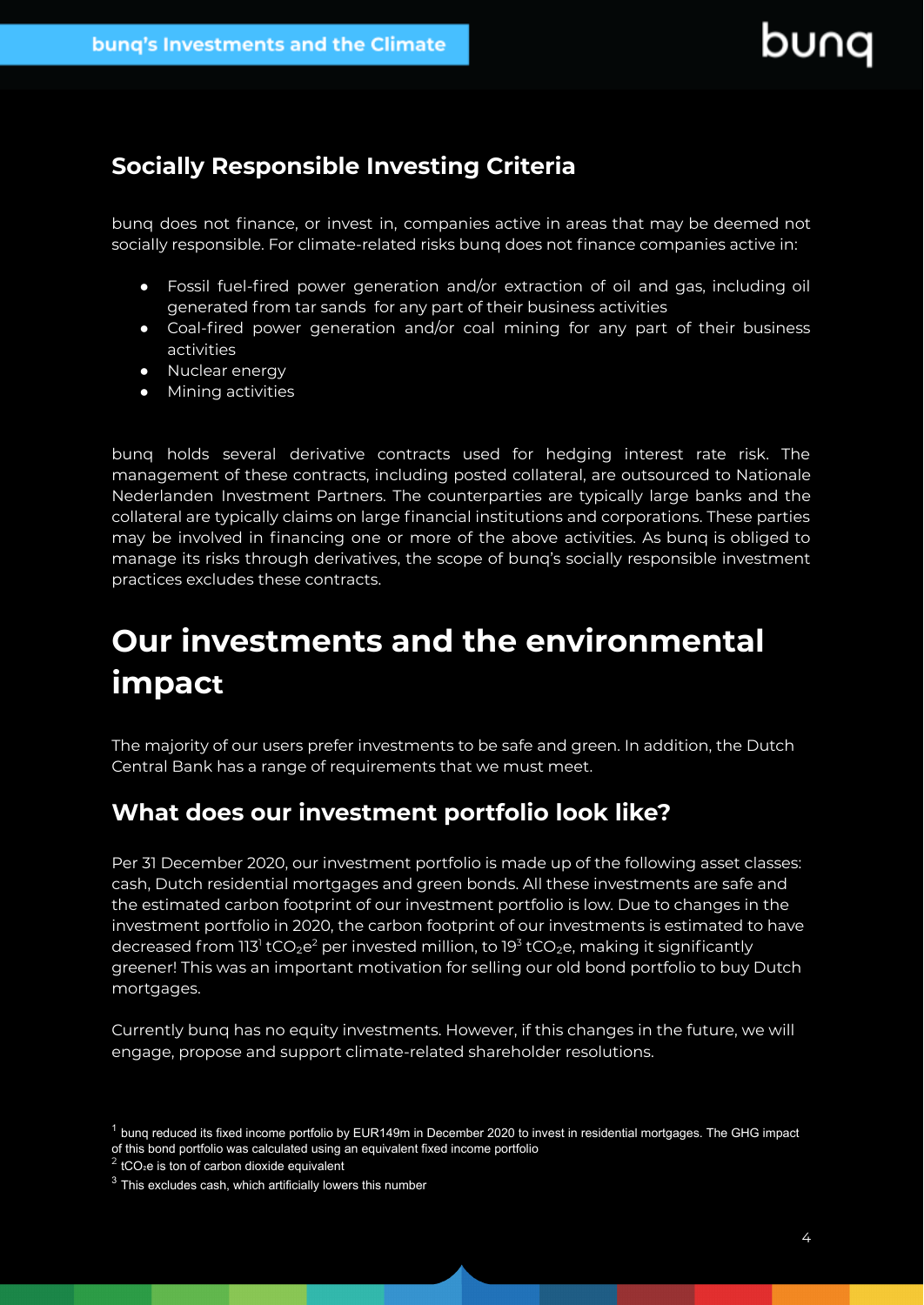### **Our impact**

Our assets produced  $7810^4$  tCO<sub>2</sub>e in 2020. How does this compare to other investment portfolios?

Per the end of 2020 our portfolio has a tCO<sub>2</sub>e per Invested million value of 9.11. This is very low also due to the still significant amounts placed on deposit with the ECB. If we would exclude these deposits then the average tCO<sub>2</sub>e per Invested million value is 18.07. To compare, the average fixed income portfolio has a tCO<sub>2</sub>e per Invested million value above 100.

|                                 |           | Scope 1               | Scope 2               | Total               | tonCO2 per |
|---------------------------------|-----------|-----------------------|-----------------------|---------------------|------------|
|                                 | Portfolio | emissions             | emissions             | (tonCO <sub>2</sub> | Invested   |
| <b>Asset Class</b>              | Size (m)  | (tonCO <sub>2</sub> ) | (tonCO <sub>2</sub> ) |                     | million    |
| Venn Residential Mortgage       |           |                       |                       |                     |            |
| Portfolio                       | 93        | 886                   | 465                   | 1351                | 14.60      |
| <b>ASR Residential Mortgage</b> |           |                       |                       |                     |            |
| Portfolio                       | 309       | 3080                  | 1625                  | 4706                | 15.30      |
| <b>ECB cash</b>                 | 433       | 99                    | 50                    | 148                 | 0.40       |
| Investments in oil, gas and     |           |                       |                       |                     |            |
| energy production               | N/A       |                       |                       |                     |            |
| <b>Commercial Estate</b>        | N/A       |                       |                       |                     |            |
| Agriculture                     | N/A       |                       |                       |                     |            |
| Heavy Industry                  | N/A       |                       |                       |                     |            |
| Coal mining                     | N/A       |                       |                       |                     |            |
| Transport                       | N/A       |                       |                       |                     |            |
| Fossil fuel trading             | N/A       |                       |                       |                     |            |
| Green Bonds                     | 5.20      |                       |                       |                     | N/A        |
| Swap Collateral                 | 17        | 1372                  | 229                   | 1601                | 94.20      |
| Total                           | 857       | 5440                  | 2370                  | 7810                | 9.11       |

\*The mortgage calculations comply with the PCAF (Partnership for Carbon Accounting Financials) global standard, an industry-led partnership to standardise carbon accounting for the financial sector. PCAF calculation methodologies have not yet been created for the other reported asset types, so we apply PCAF principals to approximate the footprint.

 $4$  This is based on the investment portfolio as at 31 December 2021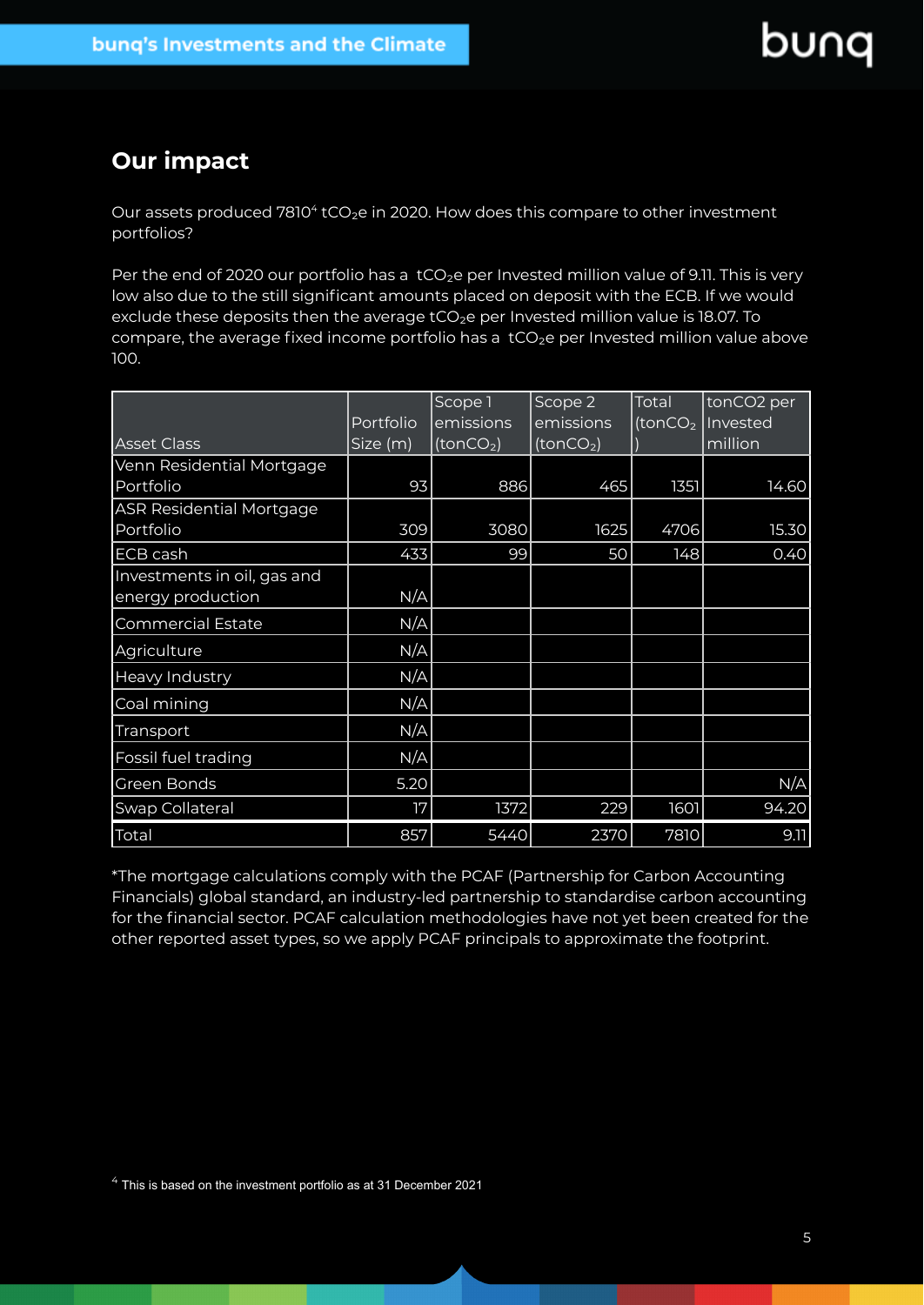### **Calculating the CO₂ impact and further detail on bunq's investments**

#### <span id="page-5-0"></span>**Bond portfolio**

Our bond portfolio is outsourced to a.s.r Asset Management. In addition to our own socially responsible investment criteria, this portfolio also has to meet a.s.r 's criteria. When investing in corporate and sovereign bonds, we only invest in:

- Bonds that are *green* rated, meaning they support specific climate related or environmental projects. By investing in this asset class, we're directly funding projects that help solve environmental challenges.
- Bonds with a good credit standing. All bond investments have been rated by external agencies. AAA is the very best credit rating, one step lower is AA, then A, followed by BBB. BBB is still considered to be of good credit worthiness ('investment grade'). We don't have investments in bonds with lower credit ratings.

Here's our current bond portfolio:

| <i><b>Issuer</b></i>                                | Rating     | % of Bond<br>Portfolio | Projects Funded by bung's Green Bond                                                                                                              |
|-----------------------------------------------------|------------|------------------------|---------------------------------------------------------------------------------------------------------------------------------------------------|
| <b>ADIF ALTA</b><br>VELOCIDAD                       | <b>BBB</b> | 39%                    | To create new electric rail lines and extensions, plus<br>investments related to maintenance, upgrades and<br>energy efficiency improvements.     |
| <b>INSTITUT</b><br><b>CREDITO</b><br><b>OFICIAL</b> | $A -$      | 6%                     | Projects contributing to the achievement of UN<br>Sustainable Development Goals. One such loan has<br>helped Spain develop solar and wind plants. |
| JAPAN FINANCE A <sup>+</sup><br><b>ORGANIZATION</b> |            | 19%                    | Improving water management, specifically related to<br>sewerage projects.                                                                         |
| REPUBLIC OF<br><b>POLAND</b>                        | $A -$      | 28%                    | The Treasury of the Republic of Poland uses these<br>funds to help transition to a low-emission economy,                                          |
| REPUBLIC OF<br><b>POLAND</b>                        | $A -$      | 8%                     | including both climate mitigation and adaptation.                                                                                                 |

#### **CO₂ calculation method for the bond portfolio:**

PCAF has not yet developed methods for measuring the carbon impact of green bonds, so we currently don't have a reliable, standardised method to quantify the carbon footprint of these investments. However, by definition, they should have a small or beneficial CO<sub>2</sub> impact. We are committed to measuring the carbon impact of green bonds as soon as a PCAF methodology has been developed.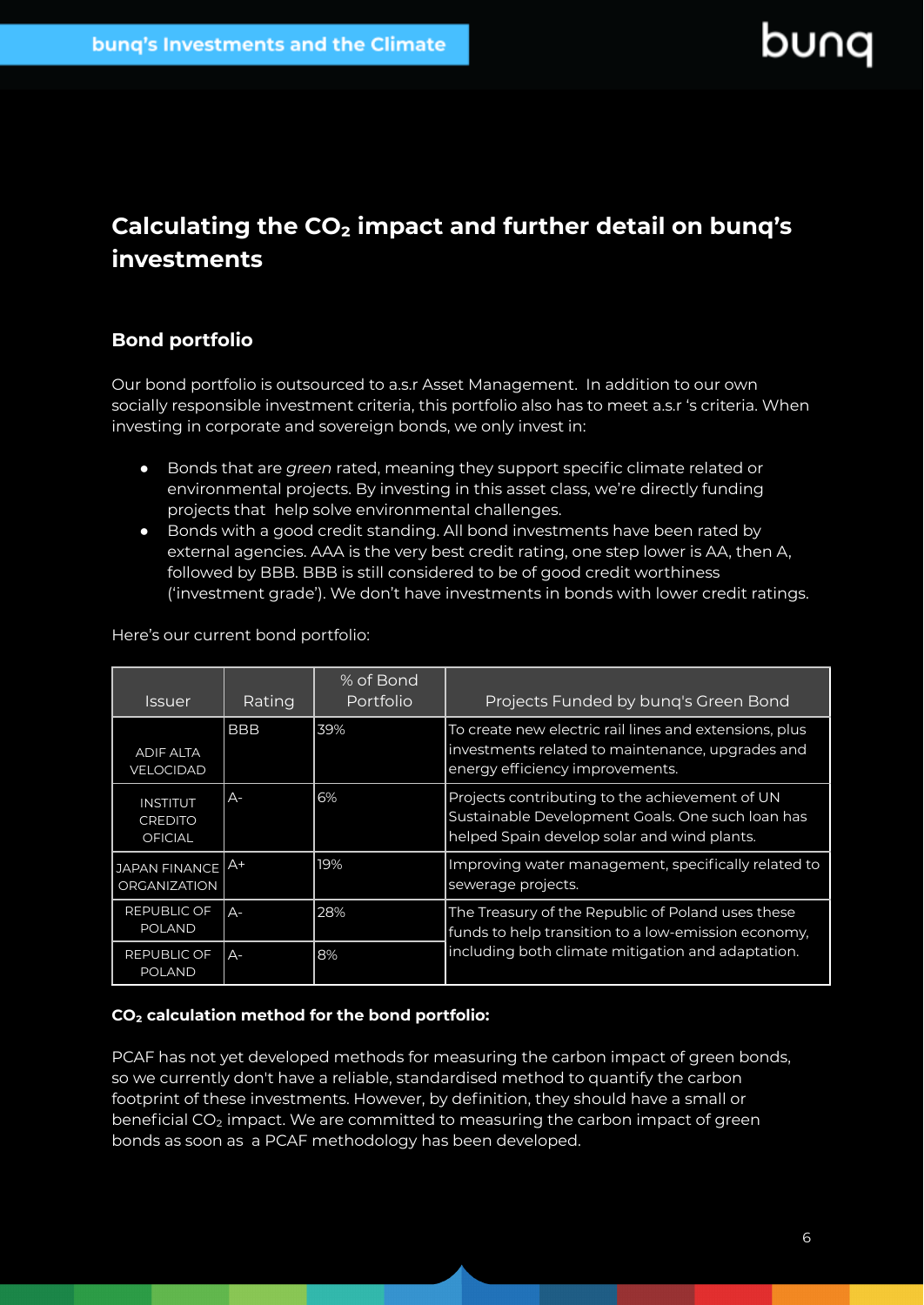#### <span id="page-6-0"></span>**Dutch mortgage portfolio**

Dutch mortgages make up just over 50% of our investment portfolio. These mortgages have been sourced from Venn Hypotheken and a.s.r Asset Management. Dutch mortgages are traditionally very safe investments. In recent years, credit losses have been  $< 0.01\%$ <sup>5</sup>.

#### **CO₂ calculation method for the mortgage portfolio:**

To measure and disclose the environmental impact of the mortgage portfolio we use methodologies introduced by PCAF. We use energy labels of homes (if the energy label isn't available, it's estimated using national averages) to calculate the average electricity and gas consumption of each property. The graph below shows the energy labels of homes we have funded.



### Most properties have an energy rating of C or higher

The average electricity and gas consumption per energy label is converted into CO<sub>2</sub>e emissions. This conversion is achieved with scope one and two emission factors<sup>6</sup>. The attribution to bunq is determined by the loan-to-value (LTV) ratio of the mortgage. In other words, if bunq funds half of a house, then we take responsibility for half the emissions of that household.

We use well-to-wheel (WTW) emission factors in our analysis. They account for GHG emitted during the supply chain of the energy. For example, oil needs to be drilled, transported, refined and then transported again. Each of these steps creates GHG's. WTW emission factors incorporate the GHG from each of these production steps. Other emission factors are less comprehensive, and cover only a part of the supply chain.

<sup>5</sup> https://www.asrvermogensbeheer.nl/beleggingsfondsen/fondsinformatie/mortgage-fund

<sup>6</sup> Found on www. CO<sub>2</sub>emissiefactoren.nl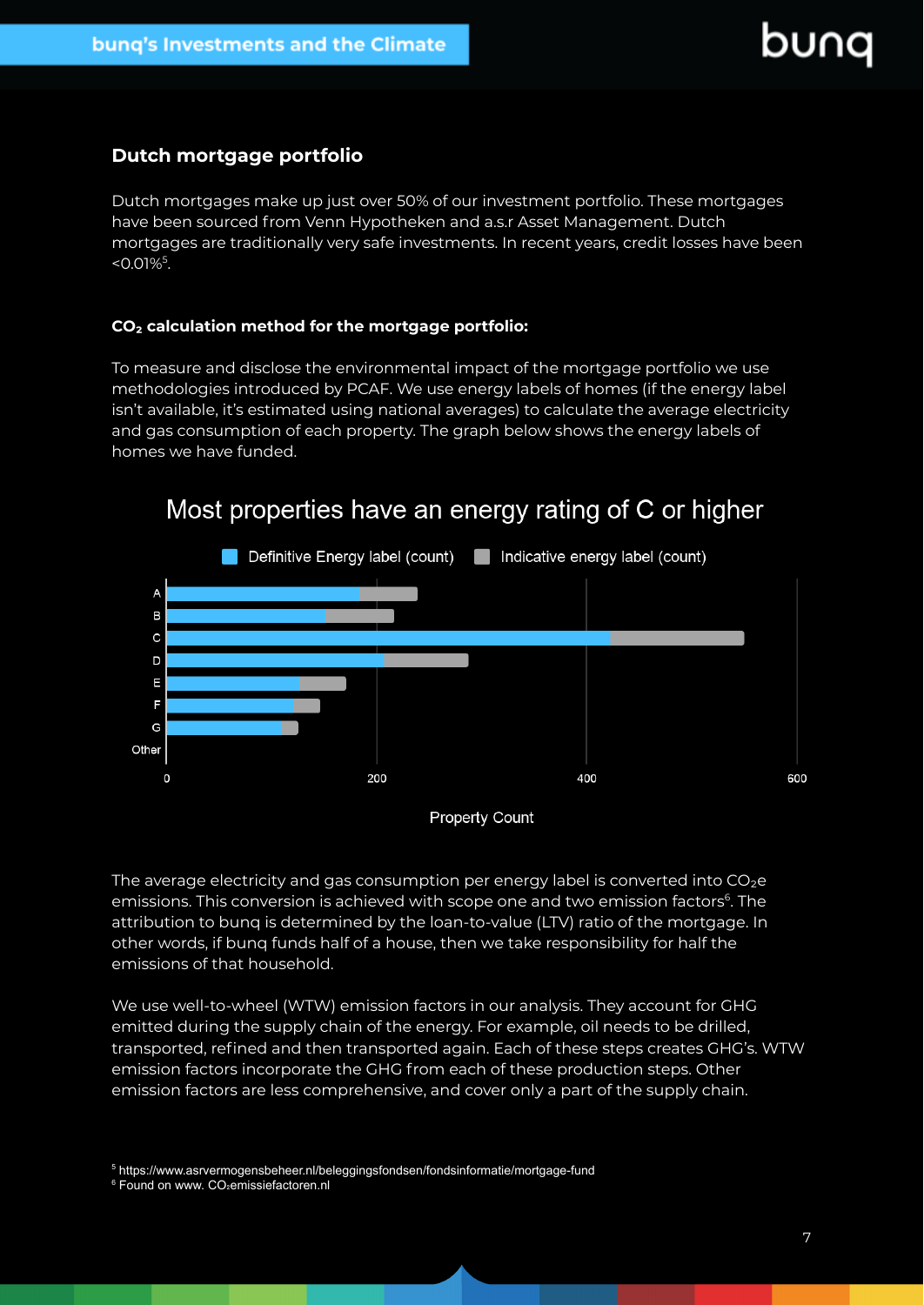#### <span id="page-7-0"></span>**Cash**

Cash makes up slightly less than half of our investment portfolio. The majority of this cash is held with the European Central Bank (ECB), and can be viewed as risk-free.

#### **CO₂ calculation method for the cash portfolio**

ECB cash has a small impact on the environment. The PCAF standard does not provide guidance for this asset class, but we have made our calculation by applying PCAF principles. To calculate this impact we use PCAF emission factors to convert the cash into expected GHG emissions.

# **Our total environmental impact**

To calculate our carbon footprint we apply all three scopes recommended by the Global GHG Accounting and Reporting Standards:

Scope 1: the direct use of fuel

Scope 2: the indirect use of fuel due to energy consumption (electricity) Scope 3: our use of energy through suppliers, inputs, and investments

Being a financial institution, most of our carbon footprint is a result of our investments (which we summarised above). However, we want to improve our direct emissions as well, hence the need to calculate scope one and two emissions.

Scope three emissions also cover carbon emissions from suppliers and outsourcing partners. The breadth of this can be endless. We aim to publish a minimum of 95% of our scope three footprint, focusing on main suppliers like Amazon web services, NNIP and a.s.r.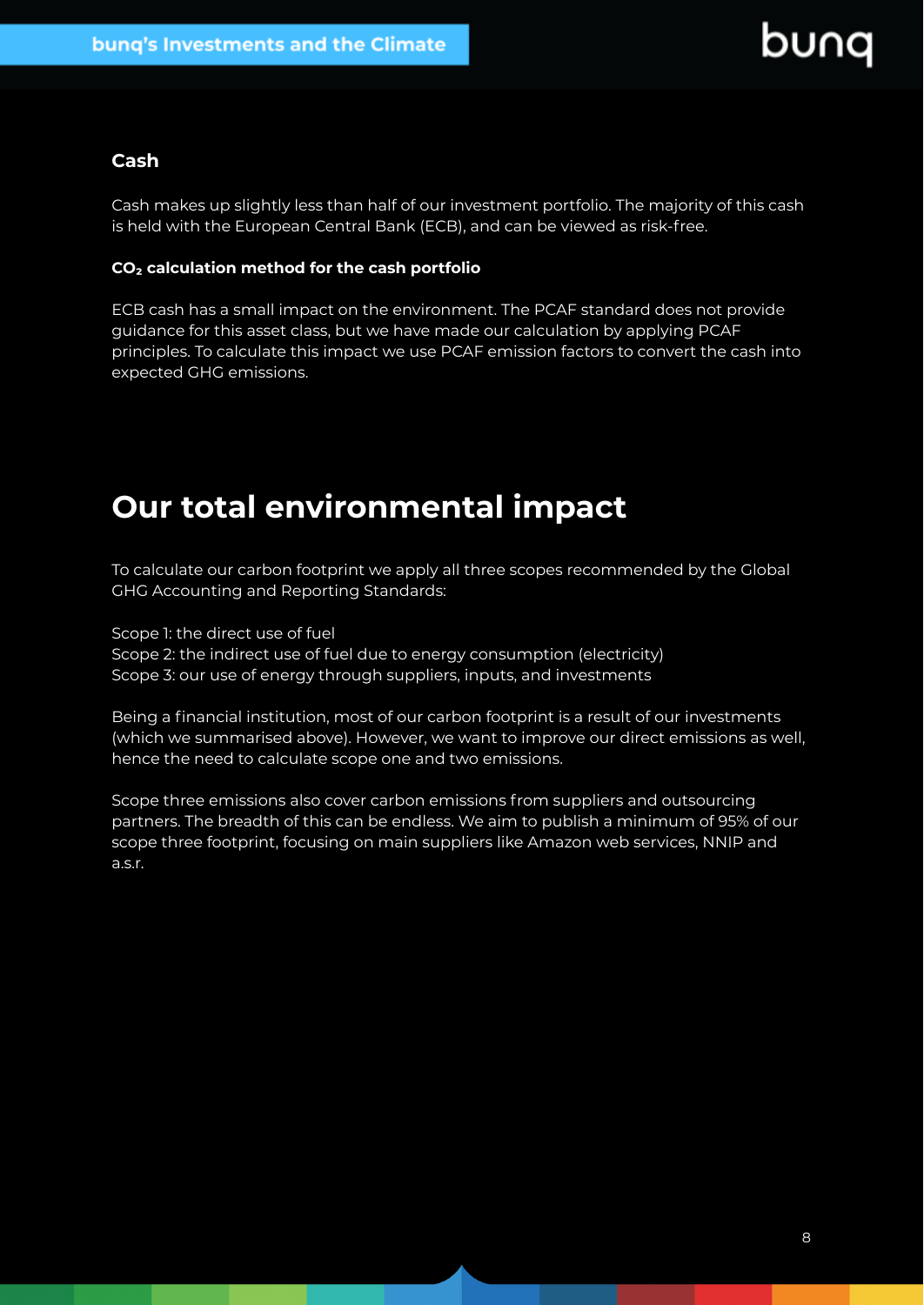|                                               |                              | $CO2$ impact                |
|-----------------------------------------------|------------------------------|-----------------------------|
| <b>Scope</b>                                  | <b>GHG emissions sources</b> | (tCO <sub>2</sub> e a year) |
| One                                           | Natural gas consumption      | 21                          |
| Two                                           | Electricity consumption      | 41                          |
|                                               | <b>Staff Travel - bike</b>   | 4                           |
|                                               | Staff Travel - train         | 56                          |
|                                               | Staff Travel - car           | 61                          |
|                                               | <b>Flights</b>               | 22                          |
|                                               | Paper                        | $\overline{2}$              |
|                                               |                              |                             |
| <b>Three</b><br>Main Supplier's CO2 footprint |                              |                             |
|                                               | Datacenter (transIP)         | 4                           |
|                                               | <b>AWS</b>                   | 5                           |
|                                               | Onfido                       | $N/A^7$                     |
|                                               | <b>NNIP</b>                  | 0 (carbon offsets<br>used)  |
|                                               | a.s.r                        | 0 (carbon offsets<br>used)  |
| Total                                         |                              | 8100 tCO <sub>2</sub> e     |
| Scope 1 & 2 emissions per FTE                 |                              | 1.02 $tCO2e$ per<br>FTE     |

At bunq we are committed to reducing the direct CO2 impact of our offices and staff. We reached out to our landlord to request the use of renewable energy sources for both the Amsterdam and Sofia offices, and are working towards a solution. Paper use is minimal at 30pages per FTE per year, but our goal is to become a paperless office. Our staff are young and environmentally conscious with 35% commuting to work on bikes and 50% using public transport.

| <b>Carbon offset</b>                              | Trees                               |
|---------------------------------------------------|-------------------------------------|
| Trees required to offset bung's carbon footprint  | 658,500                             |
| Trees planted by bung in 2020                     | 2,089,301                           |
| ItCO <sub>2</sub> offset by planted trees in 2020 | 25600 <sup>8</sup> tCO <sub>2</sub> |

As demonstrated in the table above, ~660k new trees are required to offset bunq's current annual carbon footprint of 8100 tCO<sub>2</sub>e. As shown, the number of trees planted on behalf of our users is three times higher. This more than outweighs the  $CO<sub>2</sub>$  impact of activities and investments to service them. Each additional tree planted enables our users to become climate neutral. While the climate is best served if our users reduce the direct  $CO<sub>2</sub>$  impact of their activities, the more they use their bunq account, the closer they are to becoming climate neutral.

 $7$  Onfido does not yet measure their  $CO<sub>2</sub>$  footprint

<sup>8</sup> Eden Reforestation Projects estimates 12.3kg of CO<sub>2</sub> are removed on average per tree per year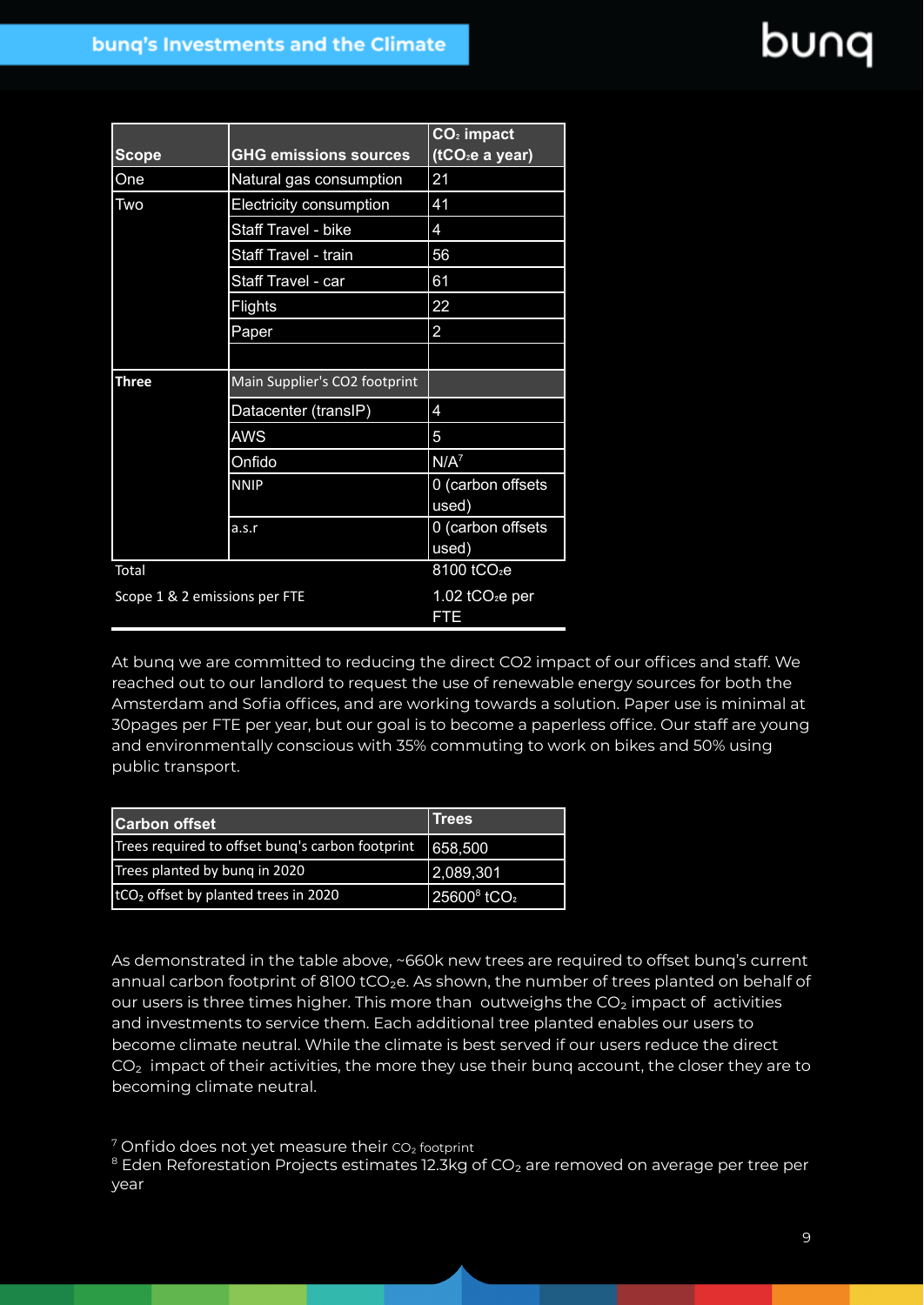# **Addendum**

### <span id="page-9-0"></span>**Complete Methodologies used to calculate GHG emissions**

#### **Scope 1**

The direct use of fuel is limited to gas consumption across our offices (Sofia and Amsterdam), converted to tCO<sub>2</sub>e using 1,884 kg CO<sub>2</sub>/m<sub>3</sub> for natural gas. These emission factors are sourced from CO<sub>2</sub> emissiefactoren.

#### **Scope 2**

The indirect use of fuel includes electricity usage in our offices and employees' commute to work.

To determine how employees commute to the office (train, bike or car), we completed an office survey. Kilometers traveled were based on HR data used to calculate commute costs to compensate employees. The number of employees coming into the office was based on a normal year. This overestimates bunq's carbon footprint in 2020 as Covid-19 restricted office access.

#### **Scope 3**

We use PCAF calculation methodologies when relevant or PCAF principals to calculate all our investment GHG emissions. The most comprehensive calculation was for the mortgage portfolio.

#### **Mortgages**

The average gas and electricity consumption per energy label were published in Cijfers over wonen en bouwen 2013. This report by Rijksoverheid summarises the state of housing in the Netherlands. While this is an old report, it is the latest available. Given the average energy output of households have dropped over the last seven years, this leads to an overestimation. The average consumption per energy label can be converted to CO<sub>2</sub> emissions by multiplying with the Dutch energy market WTW emission factors, calculated by CO<sub>2</sub> emissiefactoren. As of January 2020, the factors are 1,884 kg CO<sub>2</sub>/m<sub>3</sub> for natural gas and 0,475 kg CO2/kWh for electricity of unknown origin. The results of this calculation are shown in the following graph: